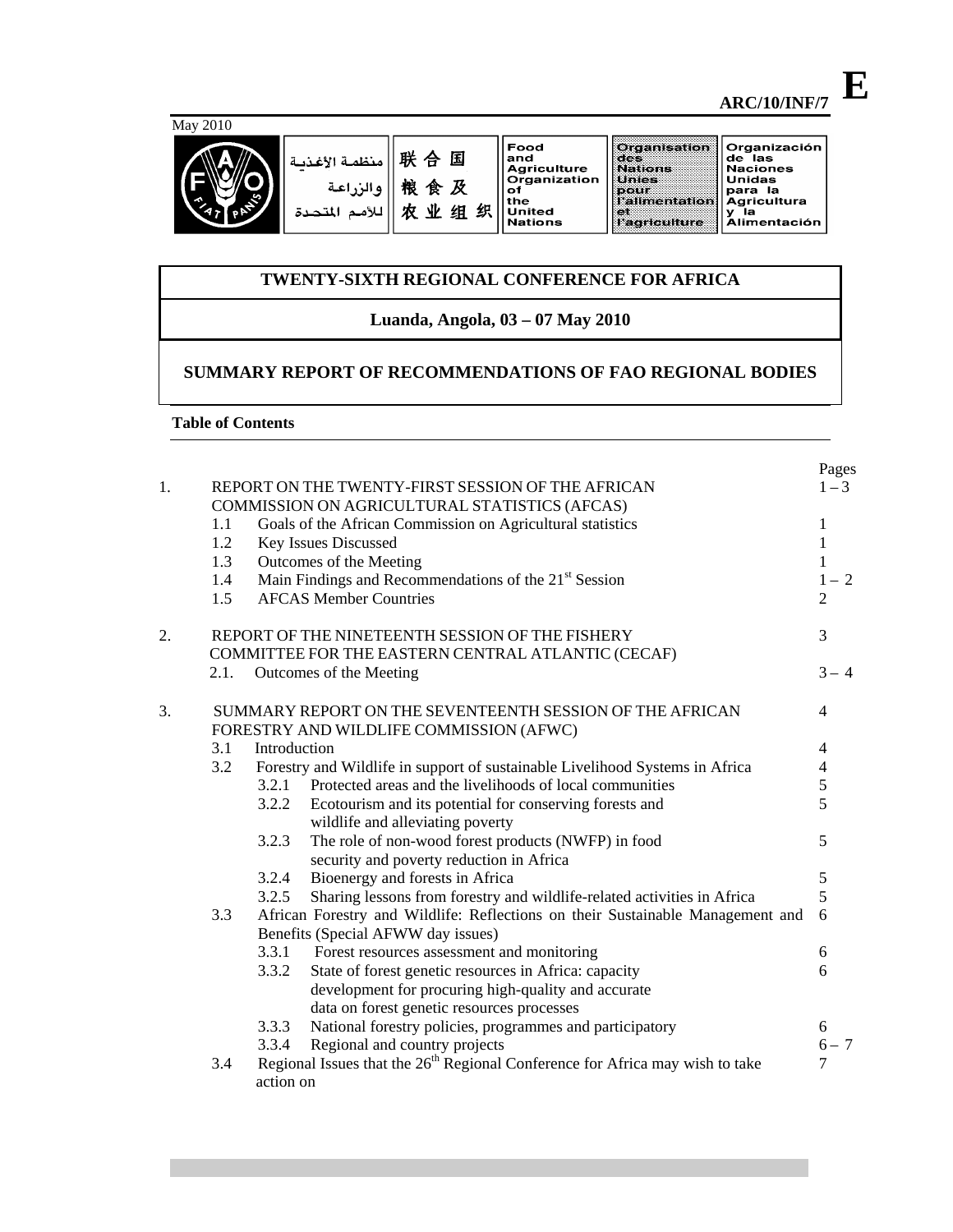# **1. REPORT ON THE TWENTY-FIRST SESSION OF THE AFRICAN COMMISSION ON AGRICULTURAL STATISTICS (AFCAS)**

The Twenty-first Session of the African Commission on Agricultural Statistics (AFCAS) was held in the Conference Hall at the Novotel Hotel in Accra, Ghana, from 28 to 31 October 2009. Delegates from AFCAS member countries as well as representatives from national, regional and international institutions participated

#### **1.1 Goals of the African Commission on Agricultural Statistics**

- Study the status of food and agricultural statistics in the region;
- Advice Member countries on the development and harmonization of agricultural statistics in the general context of FAO's statistical activities;
- Organize meetings for study groups or other subsidiary bodies made up of national experts to achieve these goals.

# **1.2 Key Issues discussed**

- FAO activities in food and agricultural statistics relevant to Africa region since the last session of the African Commission on Agricultural Statistics (item 4);
- State of food and agricultural statistics systems in the region countries (item 5);
- Global strategy for improving agricultural statistics (item 6);
- Implementation of the new features of the world programme for census of agriculture 2010 (item 7);
- Collecting and compiling agricultural prices (item 8);
- Approaches and programmes for statistical capacity building (item 9);
- Upgrading human resources skills for agricultural statistics in 21st century (item 10);
- New developments in statistics concerning agricultural sub-sectors (item 11);
- The date, venue and possible topics to be included in the agenda of the twentysecond Session of the Commission.

### **1.3 Outcomes of the Meeting**

The Commission elected the following to its Bureau:

- Chairperson Dr. Grace Bediako Ghana
- Vice Chairperson Mr. Abner Ingosi Kenya,
- Rapporteurs:
	- Mr. Ouambi Yameogo Burkina Faso, and
		- Ms. Elizabeth Bokaako Ntlhonamo Lesotho

#### **1.4 Main Findings and Recommendations of the 21st Session**

The commission:

- **noted** with satisfaction a positive trend in the establishment of statistical systems on food and agriculture in the African countries as well as in the use of statistics despite some observed weaknesses: poor human and financial resources, lack of appropriate methodologies, etc.;
- **stressed that** the report on the state of food and agricultural statistics systems in the region could be used as an advocacy tool for financing agricultural statistics and **encouraged** member countries who have not responded yet to do so urgently in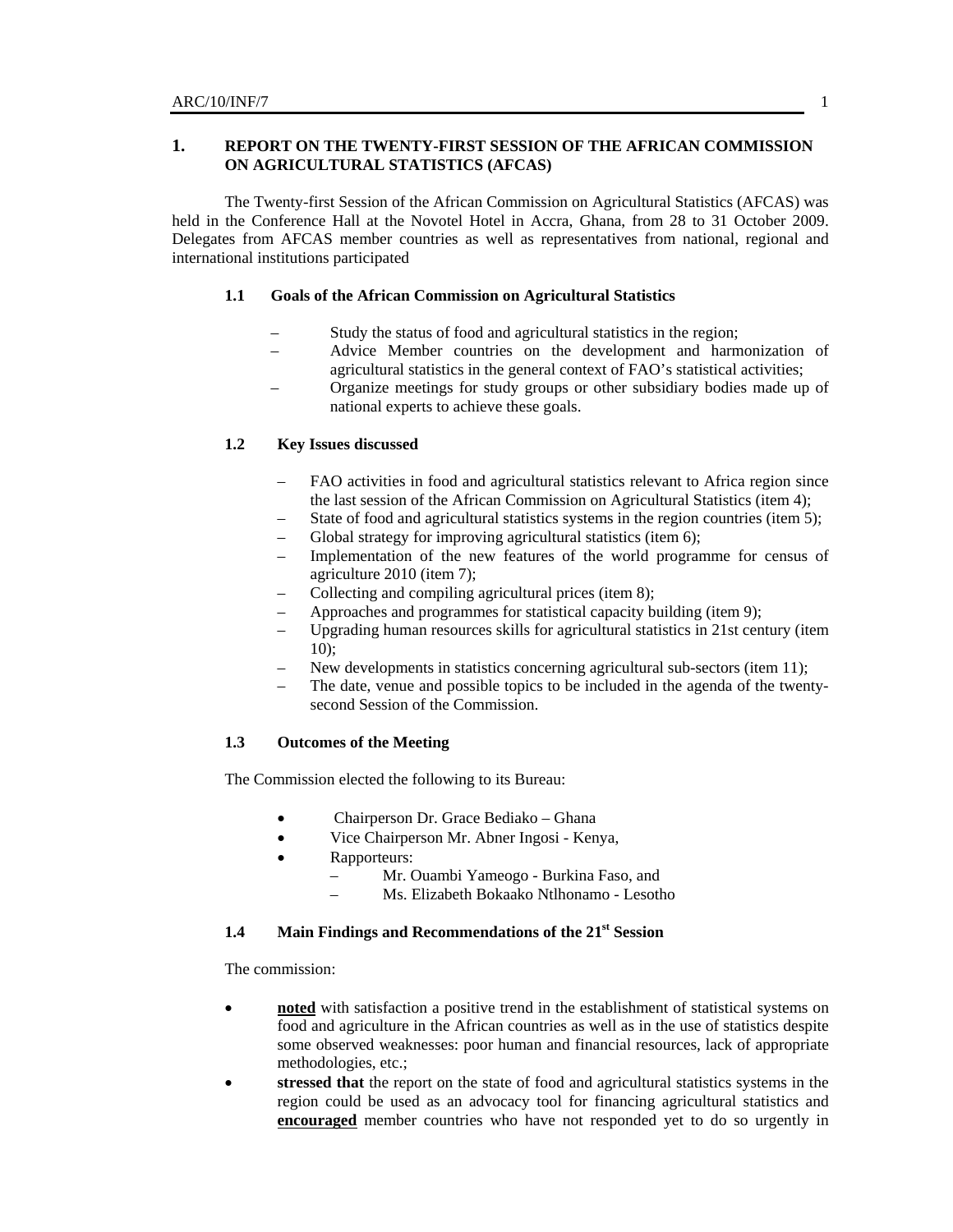order to enable sound and reliable analysis of the state of food and agricultural statistics in countries of the region.

- **encouraged** countries to create strategies for establishing efficient links between agricultural census and population census without impacting on their respective quality results;
- **noted** the potential of CountrySTAT for early and wider dissemination of census results and **urged countries** undertaking a census to consider using this platform to disseminate their census results.
- **requested** FAO to pursue its work, through close collaboration with regional and sub regional institutions, on the way of conducting an agricultural census in coordination with a population census;
- **recommended** that FAO and IFPRI work together to prepare an advocacy document showing the benefit of good agriculture statistics for policy making to facilitate the mobilization of funding in support of agriculture statistics at the national and international levels.
- **recognized** that fisheries and aquaculture, especially those conducted in small scale businesses, made important contribution to food security and appreciated that the Global Strategy for Improving Agriculture Statistics appropriately integrated all subsectors of agriculture.
- **noted** that the information on cost of production would be essential to assist decision making in marketing and investments and trade negotiations as well as in policy making and poverty reduction strategies.
- **invited FAO and IFPRI** to conduct a study of country experiences in collecting and compiling cost of production statistics and agricultural price statistics and document these experiences.
- **recommended** that FAO and IFPRI organise an expert meeting on cost of production and agricultural prices.
- invited interested countries to collaborate with FAO in this study.

## *1.5 AFCAS MEMBER COUNTRIES*

*Algeria, Angola, Benin, Botswana, Burkina Faso, Burundi, Cameroon, Cape Verde, Central African Republic, Chad, Comoros, Democratic Republic of Congo, Republic of Congo, Côte d'Ivoire, Djibouti, Egypt, Equatorial Guinea, Eritrea, Ethiopia, Gabon, Gambia, Ghana, Guinea, Guinea Bissau, Kenya, Lesotho, Liberia, Libya, Madagascar, Malawi, Mali, Mauritania, Mauritius, Morocco, Mozambique, Namibia, Niger, Nigeria, Rwanda, Sao Tome and Principe, Senegal, Seychelles, Sierra Leone, South Africa, Sudan, Swaziland, United Republic of Tanzania, Togo, Tunisia, Uganda, Zambia, Zimbabwe.*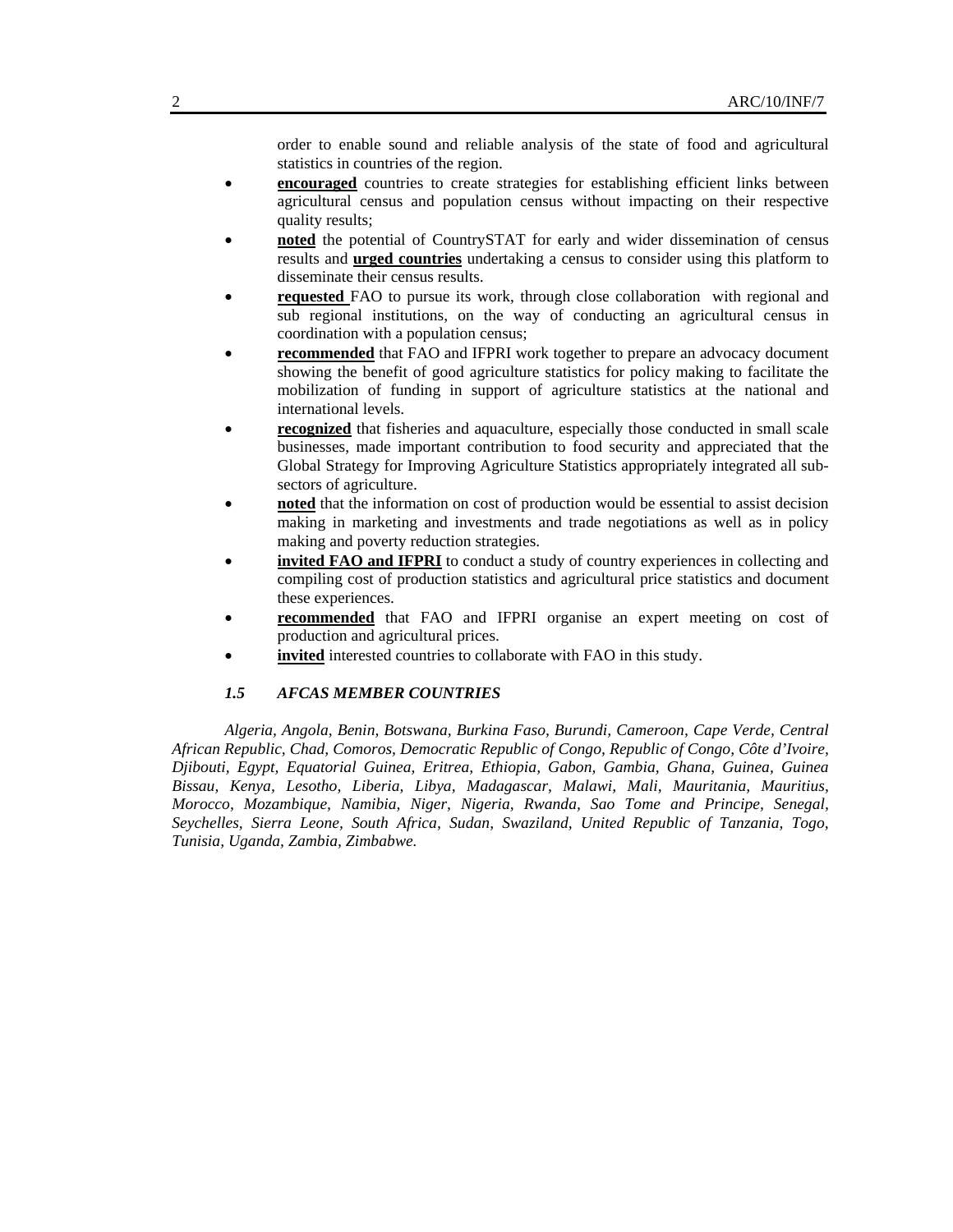# **2. SUMMARY REPORT ON THE OUTCOME OF THE 19TH SESSION OF THE FISHERY COMMITTEE FOR THE EASTERN CENTRAL ATLANTIC (CECAF)**

The 19<sup>th</sup> Session of the Fishery Committee for the Eastern Central Atlantic (CECAF) was held in Cotonou, Benin, from  $4 - 6$  November 2008.

The Session was attended by 43 delegates representing 19 Members of the Committee and observers from Fishery Committee for the West Central Gulf of Guinea (FCWC), Sub-Regional Fisheries Commission (SRFC), the Ministerial Conference on Fisheries Cooperation among African States Bordering the Atlantic Ocean, the Swedish Board of Fisheries (SWEDMAR) and the World Bank.

The objective of the meeting was: to review and decide on recommendations of the Fifth Session of the CECAF Scientific Sub-Committee and approve its Programme of Work; review proposal for a revision of the CECAF-FAO Fishing Area 34 statistical divisions; decide on Fishery Resources Monitoring System (FIRMS) Data Ownership; review results of the Casablanca Symposium (March 2008) on Management of Shared Small Pelagic Stocks in North West CECAF Region; review project proposal for strengthening CECAF; review global emerging issues in fisheries development and management relevant to the region; be informed of Compliance requirements for the Project Concept Note Cycle for the Strategic Partnership for a Sustainable Fisheries Investment Fund for Large Marine Ecosystems (LMEs) in Africa and the outcome of the Global Conference on Securing Sustainable Small-Scale Fisheries (Bangkok, 13 – 17 October 2008).

### **2.1 Outcomes of the meeting**

The Committee:

| $\bullet$ |                            | elected the following countries as office bearers for the 20 <sup>th</sup> Session: |  |  |
|-----------|----------------------------|-------------------------------------------------------------------------------------|--|--|
|           | Chairperson:               | <b>Benin</b>                                                                        |  |  |
|           | First Vice – Chairperson:  | Morocco                                                                             |  |  |
|           | Second Vice - Chairperson: | Democratic Republic of Congo                                                        |  |  |

- noted the commitment of some Members in collaborating with less endowed countries in strengthening fisheries research capacity and cooperation arrangements in the CECAF region.
- acknowledged that some Members had elaborated national plans of action on combating Illegal, Unreported and Unregulated (IUU) fishing, revised their fisheries regulations and updated their fisheries policies to take into account IUU fishing.
- recommended for the CECAF Secretariat to facilitate the formulation of Regional Plans of Action on combating IUU fishing.
- noted the activities that were planned for the region within the NORAD funded project on Ecosystem Approach to Fisheries (EAF) and accepted the proposal for Regional EAF Task Groups created in the framework of the EAF Project for the North and South Zones of the CECAF area to report on the activities of the project to the CECAF Scientific Sub-Committee.
- urged its Members to participate in the formulation and implementation of instruments and plans and be active members in sub-regional and regional arrangements that work to implement the international instruments elaborated in the framework of the Code of conduct for Responsible Fisheries.
- noted that the models applied for the assessment of demersals stocks did not provide reliable results with the data available and recommended that Members provide better data on catch and effort for more reliable stock assessment in the region.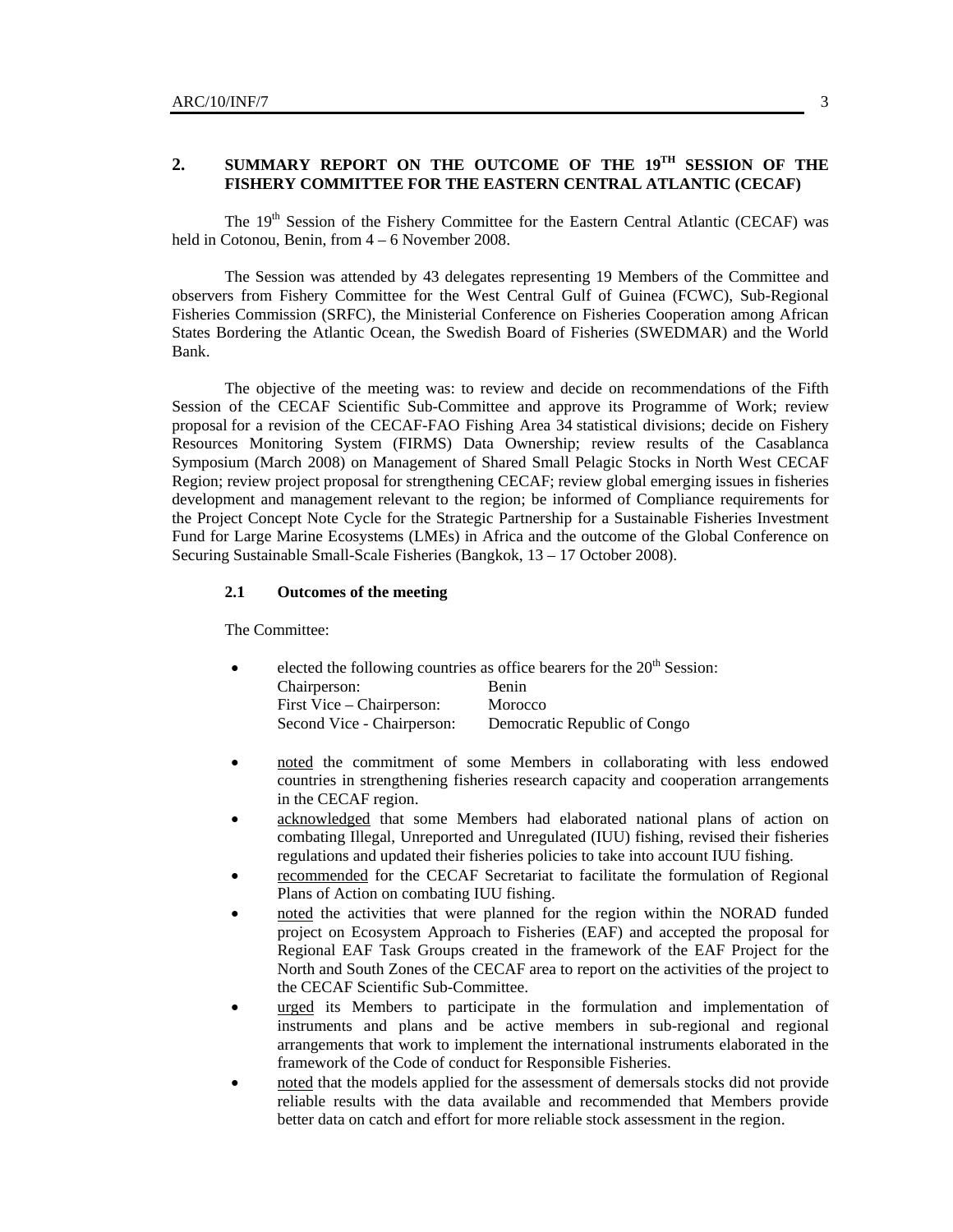- expressed concern that despite the pertinence of the recommendations made by the Scientific Sub-Committee (SSC), their implementation by decision makers still caused some difficulties and that in most cases little or no action is taken to address the recommendations at management level
- reiterated the importance of concerted management for shared stocks and that managers from the different countries concerned should agree on a sharing scheme for these stocks.
- suggested carrying out an analysis on how to improve implementation of the recommendations made in the context of policies for fisheries management.
- encouraged regional and sub-regional fisheries bodies to continue reflecting on harmonizing management and development of shared small pelagic stocks.
- appreciated the relevance of the CECAF strengthening project initiative, which would enable CECAF to better play its role in the region, and recommended for the planned activities to be prioritized, taking into account existing initiatives in the region.
- suggested that regional and sub-regional fisheries bodies should take a stronger stance on climate change as it affects fisheries in the region.
- recommended that the collaboration between CECAF and the regional and subregional fisheries bodies in the region be strengthened.

# **3. SUMMARY REPORT OF THE SEVENTEENTH SESSION OF THE AFRICAN COMMISSION (AFWC) 3.1 Introduction**

The African Forestry and Wildlife Commission (AFWC) held its Seventeenth Session in Brazzaville, Republic of Congo, from 22 to 26 February 2010, at the kind invitation of the Government of the Republic of Congo. The Session was attended by183 representatives from 29 member countries and one observer countries, and four representatives of the United Nations system. Observers from 20 intergovernmental and international non-governmental organizations also attended.

The 17<sup>th</sup> Session of the Commission was held together with the first African Forestry and Wildlife Week (AFWW) under the common theme of "*African Forests and Wildlife: Response to the Challenges of Sustainable Livelihood Systems".* The rationale behind the AFWC and the AFWW theme was to contextualize the important contribution of forests and wildlife in reducing poverty, hunger and malnutrition in Africa and to re-emphasize to policymakers the significance of forests and wildlife in national economies and their potential as viable sectors for the livelihood improvement of their populations.

His Excellency, Henri Djombo, Minister for Sustainable Development, Forest Economy and the Environment of the Republic of Congo, officially opened the  $17<sup>th</sup>$  Session of the Commission. The Minister of State in-charge of Tourism, Forestry and Achieves of Uganda and the Vice Minister of Agriculture and Forests of Equatorial Guinea attended the sessions.

Some of the issues discussed, which we seek to bring to the attention of the Regional Conference include:

#### 3.2 **Forestry and Wildlife in Support of Sustainable livelihood Systems in Africa**

Under this agenda item the Commission discussed:

#### 3.2.1 *Protected areas and the livelihoods of local communities*

Noting the important contribution of protected areas to improved livelihoods,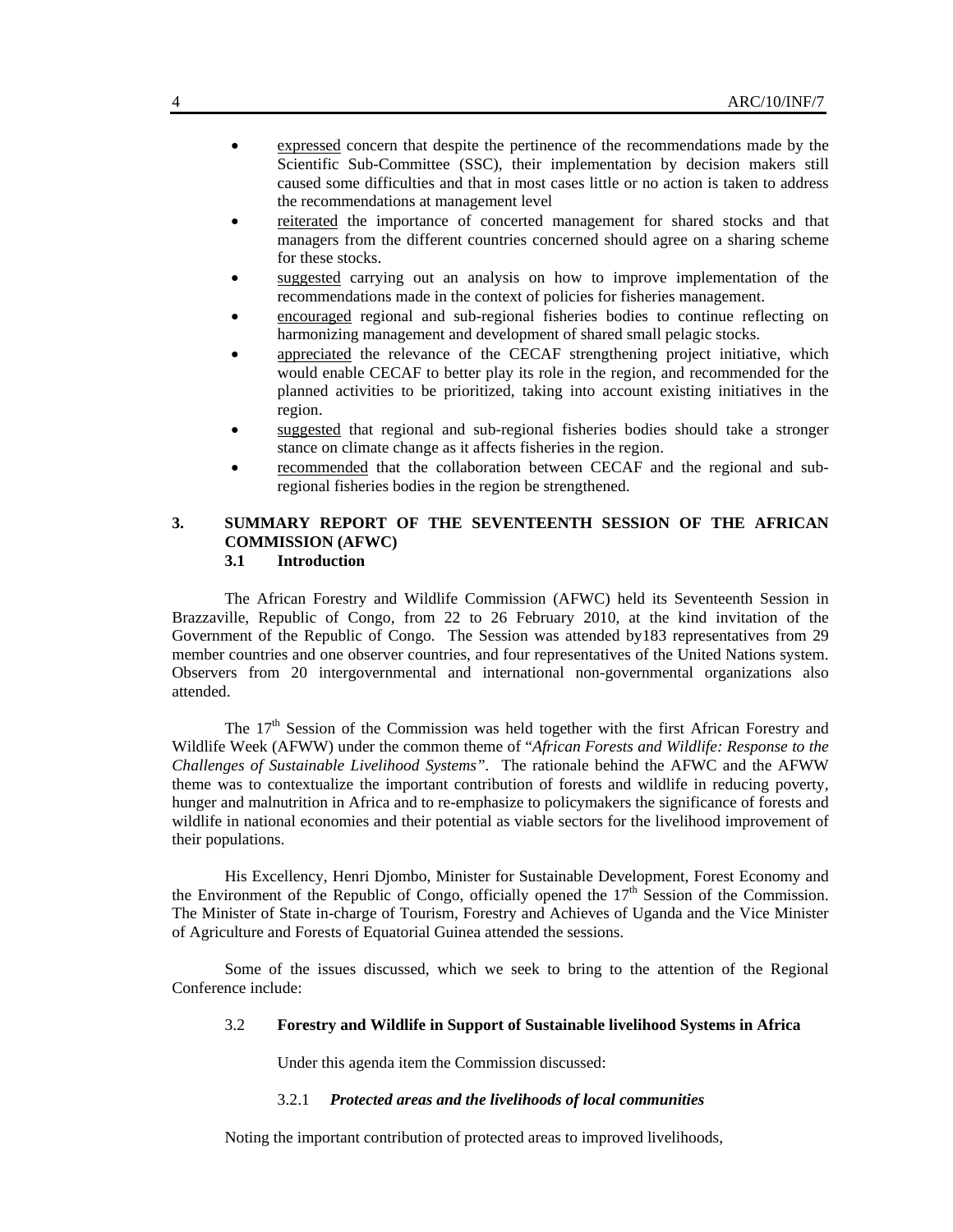the Commission encouraged governments to involve local communities in the management of protected areas including investment in improved communal infrastructures and to promote the equitable sharing of revenues generated in a transparent way. It further encouraged extending the area of coverage of protected areas, if appropriate.

The Commission noted the need for policy coherence across the spectrum of national legislation impacting on protected areas both directly and indirectly.

# 3.2.2 *Ecotourism and its potential for conserving forests and wildlife and alleviating poverty*

The Commission encouraged governments to reinvest revenues from ecotourism to the local communities affected to demonstrate the utility and relevance of sustainable management. It recommended that countries exchange information and learn from each other in the development of successful ecotourism.

### 3.2.3 *The role of non-wood forest products (NWFP) in food security and poverty reduction in Africa*

The Commission acknowledged the importance of NWFP for food security and poverty reduction and its non-inclusion in poverty reduction and food security programmes.

The Commission requested that FAO disseminate widely the methodology on inventories of non-wood forest products to enable its adoption by African countries.

The Commission recommended that technical and entrepreneurial capacities of small and medium enterprises involved in the NWFP value chains be strengthened and experiences shared.

#### 3.2.4 *Bioenergy and forests in Africa*

Acknowledging that bioenergy remains an important part of the continent's energy profile and that it may offer new opportunities for the future, the Commission noted that Africa has a significant potential for the production and supply of bioenergy, although increased bioenergy production will require appropriate planning to avoid conflicts, competition for land use and food insecurity.

The Commission therefore recommended that AFWC member countries work within their governments to support the development and use of alternative sources of energy such as solar energy, waste conversion and other energy production technologies

# 3.2.5 *Sharing lessons from forestry and wildlife-related activities in Africa Integrated management of forests and wildlife for conflict prevention and maximization of benefits*

The Commission was informed of the potential of forests and wildlife to generate revenues that can substantially contribute to food security, poverty alleviation and sustainable development in Africa. It acknowledged the high risk for conflicts over forest and wildlife resources' use and conservation, particularly human-wildlife conflicts (HWC), and the fact that this is an increasing problem in rural Africa. The Commission therefore noted the need for clear policies to engage public and government interest in the integrated and sustainable management of forests, wildlife and protected areas. It also requested the member countries to share experiences on HWC management and invited FAO, together with relevant partners, to facilitate these exchanges.

*Invasive species and their economic relevance for and impact on forests and wildlife in Africa*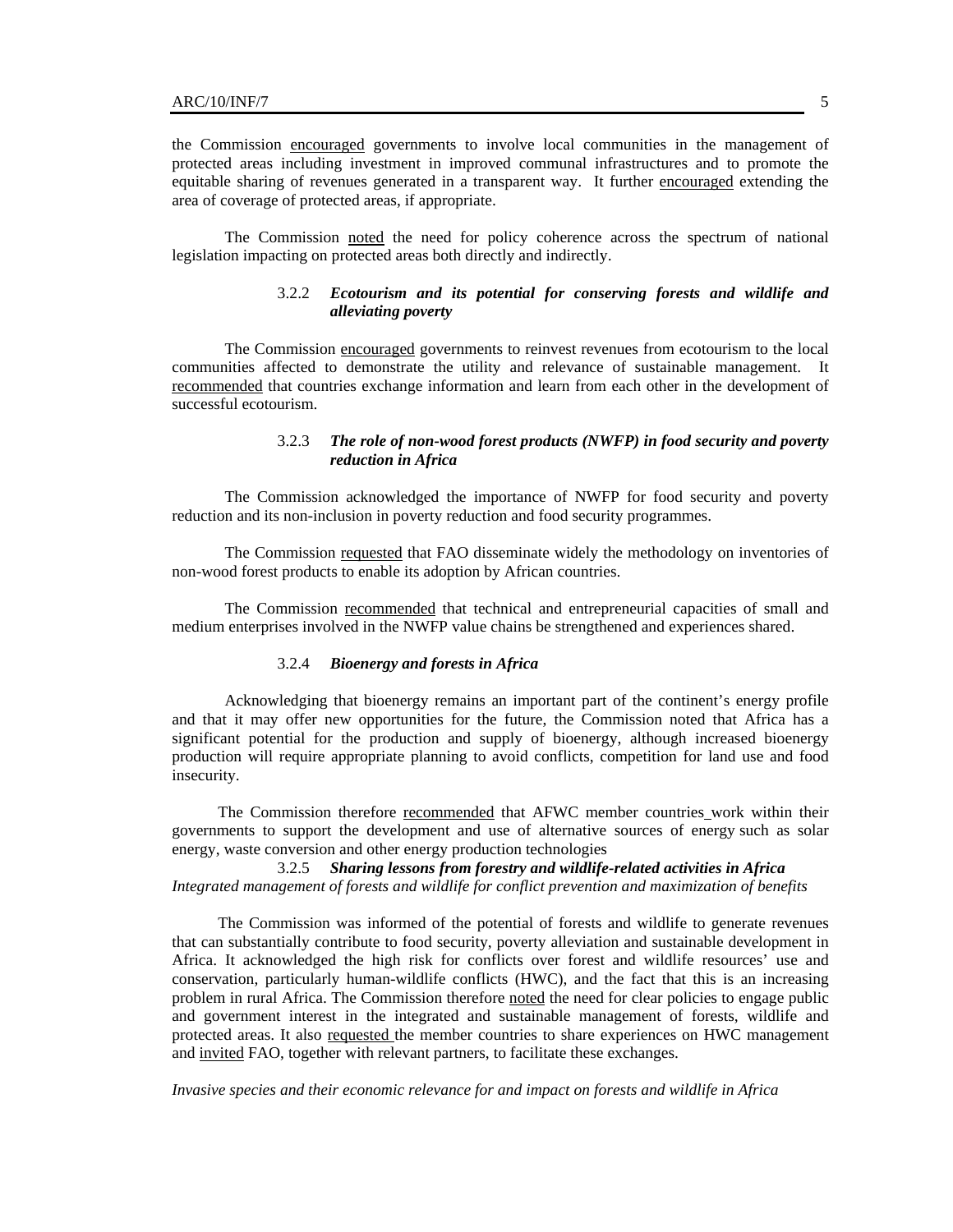The Commission noted that forest invasive species are gaining ground throughout Africa and are of serious environmental and economic concern and that significant challenges exist for their management. It therefore encouraged member countries to consider cross-border cooperation for the effective control of invasive species.

*Wildlife legislation and the legal empowerment of the poor in sub-Saharan Africa* 

The Commission noted the importance of achieving coherence, common principles and guidelines, permitting diversification in the scope and content of legislation in each country, as appropriate. In view of this, it recommended that countries take into consideration the principles for wildlife law developed by FAO in national processes of legal drafting and the updating of current legal frameworks.

## 3.3 **African Forestry and Wildlife: Reflections on their Sustainable Management and Benefits** *(Special AFWW day issues)*

The Commission recommended that forestry authorities liaise with the agriculture sector institutions and political leaders to improve the cohesion of land use in a manner to sustain forests and their management.

#### 3.3.1 *Forest resources assessment and monitoring*

The Commission was informed that FAO carries out Global Forest Resources Assessments (FRA) at 5 to 10 year intervals. The last assessment was developed in 2005. FAO is also involved in National Forest Management and Assessments (NFMA) and building forest information systems. The Commission called upon member countries to encourage inter-sectoral participation during the planning phase of NFMA.

### 3.3.2 *State of forest genetic resources in Africa: capacity development for procuring high-quality and accurate data on forest genetic resources*

Recognizing that the preparation of country reports can serve as a strategic tool for the conservation and management of forest genetic resources, the Commission stressed the importance of the participatory approach promoted by FAO to ensure the effective involvement of all stakeholders. It emphasized the need to adopt a regional approach to define needs and priorities for action.

# 3.3.3 *National forestry policies, programmes and participatory processes*

The Commission endorsed sustainable forest management as the basis for the forest sector's ability to make a significant contribution to climate change mitigation and adaptation. It further recognized that national forest programmes (nfps) constitute an important instrument for achieving SFM, and thereby, mitigating the impacts of climate change. The Commission therefore urged its member countries to develop their nfps into effective platforms for coordination of national and international initiatives related to forests, allowing nfps thus to play their principal role of integrating the interests, needs and initiatives of other sectors in order to better serve society as a whole.

## 3.3.4 *Regional and country projects*

*The forestry-water nexus in Africa: Fouta Djallon and other key water resources contributing to forestry livelihood support on the continent* 

The Commission noted the importance of the *Fouta Djallon* Highlands – Integrated Natural Resources Management Project (FDH – INRMP) involving eight countries: Gambia, Guinea, Guinea-Bissau, Mali, Mauritania, Niger, Senegal and Sierra Leone It further noted that its implementation requires a complex institutional and financing arrangement that calls for collaboration among the